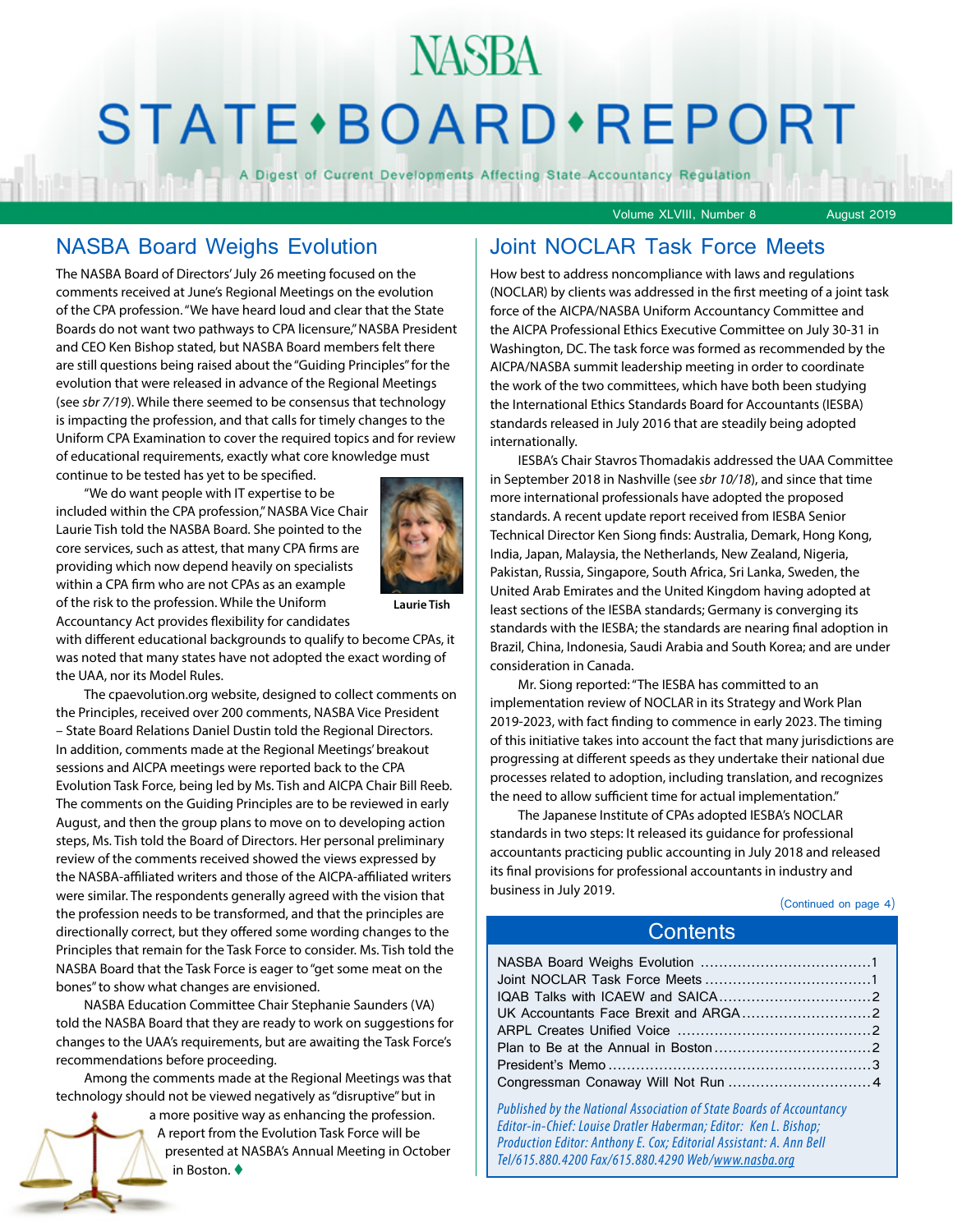#### <span id="page-1-0"></span>IQAB Talks with ICAEW and SAICA

The NASBA/AICPA International Qualifications Appraisal Board (IQAB) is continuing to work on the development of mutual recognition agreements (MRA) with the Institute of Chartered Accountants of England and Wales, and the South African Institute of Chartered Accountants – but have not yet reached final agreements. Negotiations are continuing as differences between the systems for training auditors in the United Kingdom and South Africa exist, but the parties agree that the quality of the chartered accountants developed through the programs under consideration is substantially equivalent to the US CPA.

The 150-hour education requirement in the United States is beyond the formal education requirement that is in place in the UK or South Africa. However, in those countries the professional programs and mentored experience requirements are more extensive than what is required for licensure in the US. In addition, where the US CPA grants a license to perform audits of public companies, in both the UK and South Africa, first membership in a professional association is required and, once that is obtained, additional requirements must be met to become a registered auditor. IQAB is continuing to work on the agreements to ensure the State Boards' requirements for licensure are met, as set out in the Uniform Accountancy Act. AICPA's examination team and NASBA's education evaluation services are working with IQAB in the development of these agreements.

"We are looking forward to completing both of these MRAs in the near future," IQAB Chair Sharon Jensen (MN) said. "Given Brexit and changes in the UK's financial regulatory structure, probably the agreement with SAICA will be the next one to be achieved. This will be a particularly exciting event as it will be the first agreement with a professional group in Africa."

### **ARPL** Alliance for Responsible

**PROFESSIONAL LICENSING:** Rigorous for a reason

#### ARPL Creates Unified Voice

The answers to frequently asked questions about why professional regulation matters can be found on the Alliance for Responsible Professional Licensing's (ARPL) website: ResponsibleLicensing.org. Formed to educate policy makers and the public on the importance of clear, responsible licensing standards for the professions, ARPL is supported by NASBA, the AICPA, the American Institute of Architects, American Society of Civil Engineers, Council of Landscape Architectural Registration Boards, National Council of Examiners for Engineering and Surveying, and the National Society of Professional Engineers.

The website provides answers to questions such as: How does licensing protect consumers and the public? Is there really a call to eliminate professional licensing? Aren't there some licensing requirements that are excessive? Doesn't licensing limit competition?

State Boards will be receiving communications tools and ideas to help drive a coordinated, national communications and engagement strategy to explain the importance of professional licensing and what's at risk if licensing is weakened.

Contact NASBA Director of Legislative and Governmental Affairs John Johnson (jjohnson@nasba.org) for additional information.  $\blacklozenge$ 

#### UK Accountants Face Brexit and ARGA

The British accounting profession not only is facing Brexit, but also a reconfiguration of its regulator. UK accountants who practice in European Economic Area (EEA) countries are being warned that without a Brexit deal they will need to contact the "competent authority" in that country to see if their UK qualifications will continue to be recognized, and they may have to re-establish their eligibility by completing a new aptitude test or adaptation period, or to requalify for a relevant credential. Audit firms are also being warned they may need to resign as auditors in EEA countries if no practical steps are available to allow their audit opinion to be valid there.

Simon Dingemans has been appointed the next chair of the United Kingdom's Financial Reporting Council (FRC), which is in the process of becoming a new enhanced regulator to be called the Audit, Reporting and Governance Authority (ARGA). He is to take up his position in the autumn. Formerly chief financial officer of

#### **Plan to be at the Annual in Boston**

**It is not too early to mark your calendar for NASBA's 112th Annual Meeting, October 27-30, 2019 at the Westin Copley in Boston, MA. Technology is having a big impact on the CPA profession and the State Boards, as the profession's regulators, have to be responding to the changes and anticipating more. NASBA's conference will be focusing on the evolution of the CPA profession, as well as considering topics**  that make for effective regulation now.  $\blacklozenge$ 

GlaxoSmithKline plc, Mr. Dingemans said: "I am delighted to have been given the opportunity to lead this important process to reform the FRC and establish the ARGA as a very different regulator for the future, one that will bring more challenge, transparency and forward thinking. I also intend the ARGA to be at the forefront of driving the reforms we need to rebuild confidence in the audit market and the reporting governance standards that underpin trust in UK business."

A few days earlier than the announcement of Mr. Dingemans' appointment, the FRC issued a consultation proposing important changes to the UK's Ethical and Auditing Standards. These include a stronger "objective, reasonable and informed third party test," enhanced authority of the ethics partner function within audit firms, and a shorter list of permitted services that auditors of public interest entities can provide to audited bodies.

The FRC's current chief executive, Stephen Haddrill, said: "Recent corporate failures and the FRC's own enforcement work has shown that Standards need to be strengthened. Our audit inspections and enforcement activity continue to identify a lack of professional skepticism and independence as being key points of failure when things go wrong. The UK will only continue to attract high-quality global investment if investors have confidence in the independence of auditors and the means to have a better understanding of the critical judgements those auditors make. Our changes will strengthen and clarify ethical requirements in the public interest." $\blacklozenge$ 

red bitata utar bizatā ized bitata dar bizatā ized bitata utar bizatā izedā bitata uta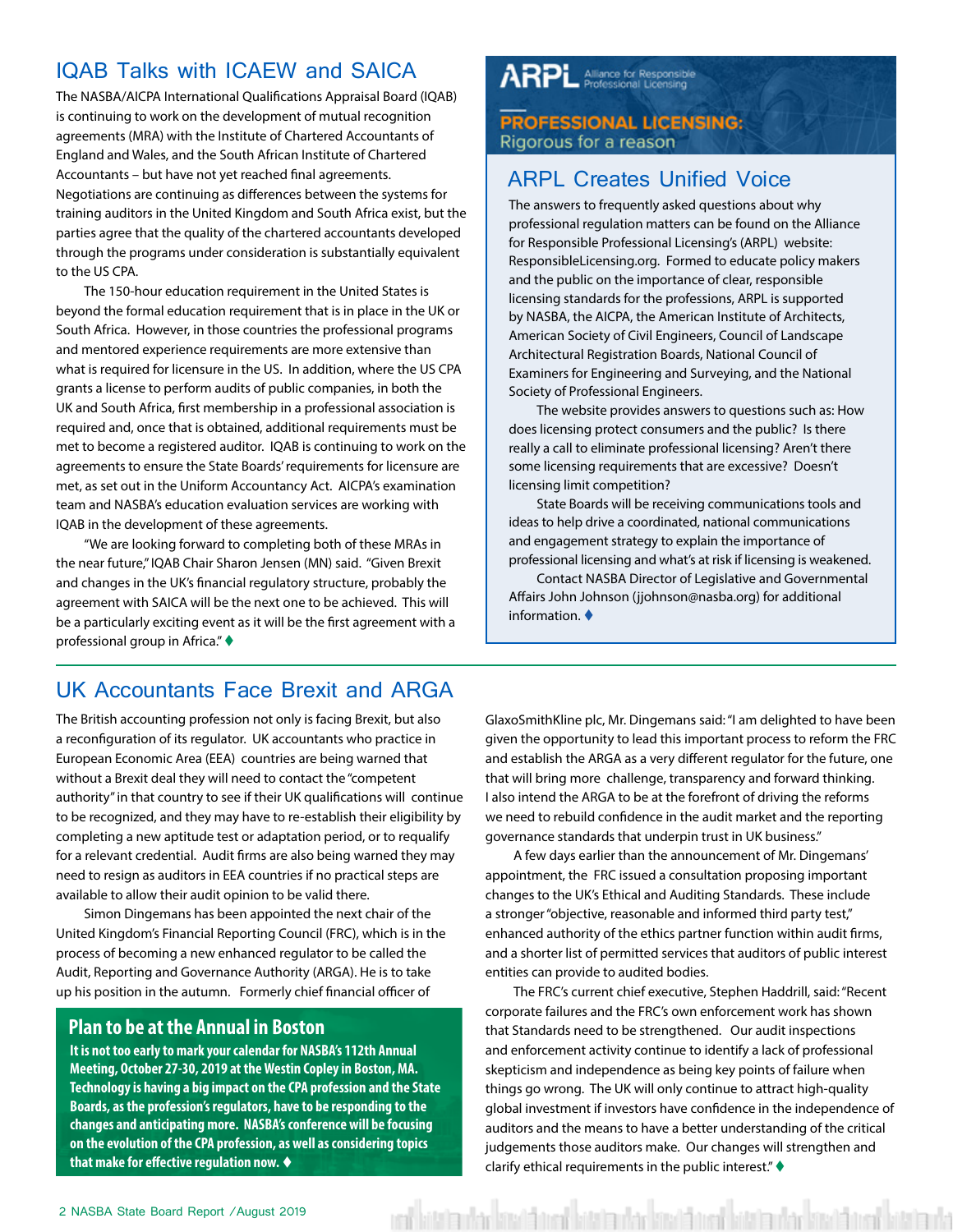# PRESIDENT'S MEMO

## **Changing Demographics**

I was made aware of some promising news in the latest AICPA *Trends Report*: There has been an increase in the number of minority students enrolled in accounting classes. The increase is small but significant in that it indicates that minorities, particularly Hispanics, may recognize the potential opportunities associated with becoming a CPA. Upon reading this data, I was curious as to what the current trends and changes in U.S. demographics look like, and what their impact might be on the accounting profession. In my research, I came across a great article by James H. Johnson, Jr., Ph.D., entitled "Shifting Demographics and the Accounting Profession." Some of you may remember Dr. Johnson from his highly regarded presentation at the 2015 NASBA Annual Meeting covering diversity and the role of State Boards.

By far the largest group of recent immigrants to the United States are from Mexico. The best estimates of the number of Mexican immigrants living in the United States has increased from just over 2 million in 1980 to about 14 million today. The numbers are estimates because of the large number of Mexicans who have entered the country without documentation. What is more important to this discussion is the population growth by native births. According to Dr. Johnson's research, the nativity increase for Hispanics between 2010 and 2017 was 18.4 percent (compared to the "white" nativity increase of 0.4 percent during that same period).



**Ken L. Bishop President & CEO**

**1980** *2 million* **2019** *14 million*

According to Dr. Johnson's article, "In 2017, the U.S. population totaled 323 million, representing a 5.6 percent increase since 2010. Continuing a more than two-decade trend, a profound change in the race/ethnic composition of the population undergirded this growth." What this means is people of color made up nearly all of the net growth of 16.7 million, a trend referred to as the "browning of America."

The accounting profession has been slow to understand and react to the changes that are occurring. Despite the good news in my opening paragraph, that the number of minority students in accounting classes is increasing, thus far there is no evidence of a correlated increase in minority Uniform CPA Examination candidates. The profession of public accounting still remains primarily white.

**Mexican Immigrants in U.S.**

Dr. Johnson discussed the implications for the accounting profession: "Failure to recognize and respond to these disruptive demographic trends could potentially create both recruitment and retention

challenges for the accounting profession in the years ahead. To retain existing and recruit new diverse talent, accounting firms must re-evaluate their workforce recruitment and development strategies. They must also reassess how they manage talent and employee relationships within their firms."

At NASBA's 2019 Western Regional Meeting in June, Dr. Akinloye Akindayomi, a NASBA Accounting Education Research Grant recipient, told us about the study being done at the University of Texas – Rio Grande Valley School of Accountancy to identify the de-motivational factors inhibiting Hispanic students from participating in the Uniform CPA Examination (see *sbr 7/19*).

NASBA, on behalf of State Boards, has been increasing its focus on prioritization of diversity and changing demographics. In addition to our internal efforts to apply strategic policies of balanced demographics in our hiring and promotion of staff, we have also worked to ensure that NASBA's leadership represents the diversity of our country. Externally we proudly sponsor The PhD Project in its efforts to attract minorities to become professors in business and accounting, and to support other accounting-related minority groups and organizations. All that we are doing is important, but the challenges are real.

One such challenge is highlighted in Dr. Johnson's article: "Today, moreover many of these young people of color are concentrated in public school districts where there is inadequate financial support for their education, and they live in neighborhoods characterized by hyperracial segregation and concentrated poverty. Owing to this 'triple whammy' of geographical disadvantages, most of these young people – an estimated 14 million – are at risk of falling through the cracks of the nation's K-12 education system, reducing their odds of qualifying for admission to college and acquiring the requisite skills to compete in the unsparing global economy of the 21st century."

Something I learned a long time ago is that to find solutions, you must recognize that you have a problem. Folks, we don't have a problem − we have a challenge that requires solutions. The demographic composition of America is changing whether or not the accounting profession prepares for it. In the south, where I live, I have witnessed immigrants accomplishing the American dream by gaining skills, creating businesses and educating their children. The growing Hispanic-American population will increasingly need the professional services provided by CPAs and firms. When they enter your office, will they see someone who looks like them? Speaks their first language? Understands their culture? All things to think about!

Boards of Accountancy members are typically leaders in their communities, politically connected, and acclimated to problem solving. We just need to agree that there is a challenge, but also provide opportunities to meet our country's changing demographics.

*Semper ad meliora (Always toward better things).*

Jen L. Bohop

*— Ken L. Bishop President & CEO*